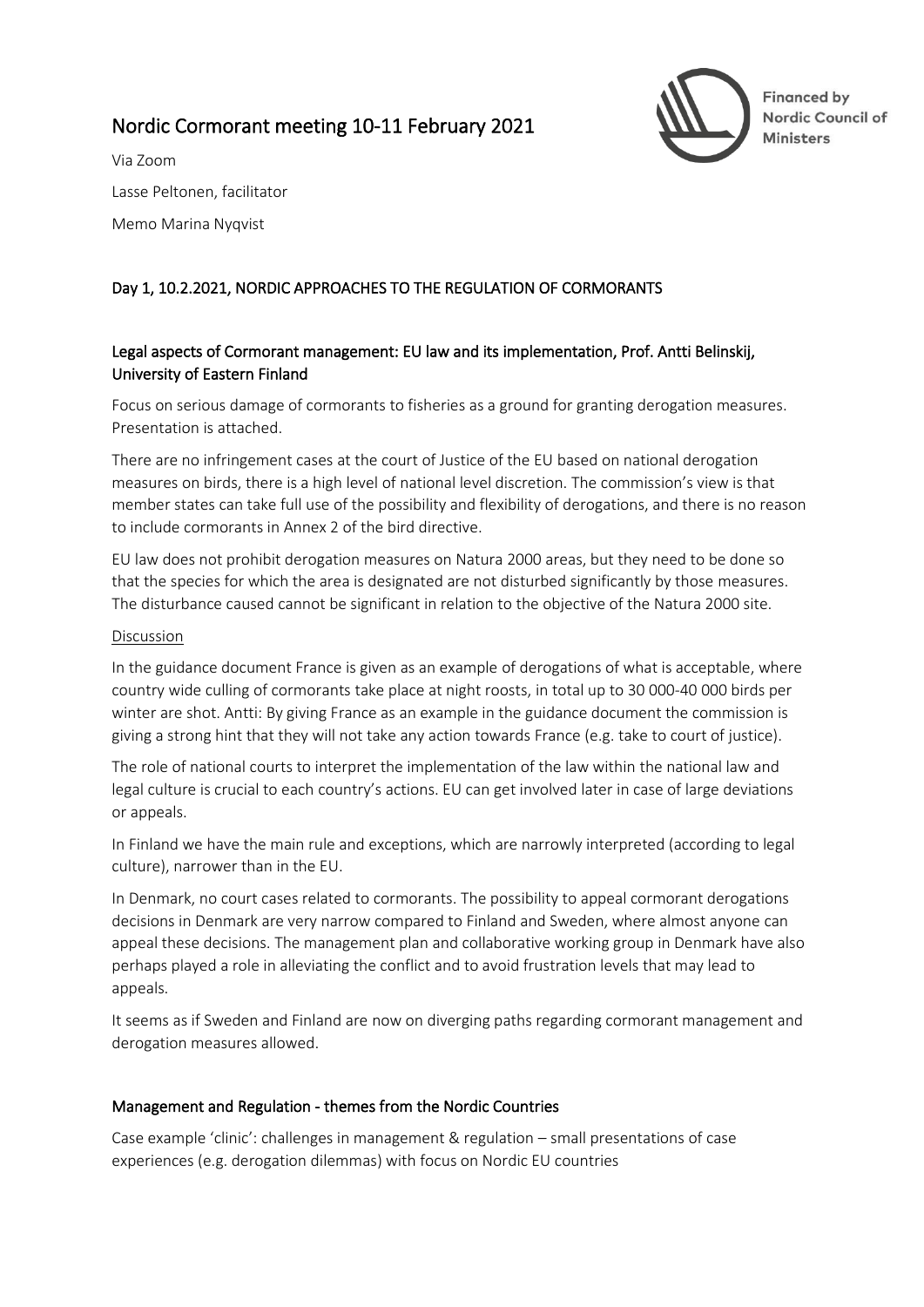## Case from Sweden – Per Risberg, Swedish Environmental Protection Agency (EPA)

County administrative boards make decisions, number of decisions, total quota and total number of birds killed have increased in the last few years. Since change in legislation 2018 regional courts now process appeals instead of EPA.

Case 1. Lake Roxen. Permit 2020-2025: 1000 birds can be shot per year in April and 15.8-31.12, and 3 500 eggs can be treated /year 1.3-10.5. Reason: protecting fish stocks important for commercial and recreational fisheries. Measures not allowed on protected areas, no lead shots allowed.

Case 2. Stockholm, permit 2020-2021: 1900 birds can be shot within 300 m from fishing gear or fish farms, release place for pike, zander, and trout (+/- 7 days), hunting is allowed in protected areas, where fishing is not allowed (estuaries, spawning grounds), and from August to March overall in the county (Baltic sea) to preserve the perch stocks. Appealed to regional court, which accepted all parts of the permit. There are some restrictions to the permit for protected species and some protected areas.

Case 3. Snöholmen, Trosa. Application to hunt birds to decrease economic damage to business (cafés/tourism) due to the smell from the colony. The application was denied by the Environmental Protection Agency, and later the regional court, hunting not seen as the solution. Applicant is now planning to apply permission to scare or fell trees. Economic damages to recreational and commercial fisheries, not economic damages of other activities are grounds for derogations according to the Bird Directive.

Other case: application for derogations to protect a blackberry species denied as this is not a nationally threatened species.

#### Discussion

More court cages after the changes in legislation 2018 by ornithological association started to appeal more actively (to regional courts). In Finland it is the opposite trend, where it is the applicants that appeal the decisions.

Government should decide during the spring on whether derogation measures can be granted without prior decisions (as suggested by EPA) so that it could potentially become valid in July in time for the hunting season.

# Case from Finland – Maria Westerman, Centre for Economic development, Transport & the Environment for Southwest Finland (ELY)

Applications for derogation measured are processed by ELY for Southwest Finland in Turku.

Case: Kustavi-Uusikaupunki fisheries area as applicant for an 80 000-ha water area with important commercial fisheries, 130 professional fishermen using mainly nets and fykes. The application was to shoot 300 birds per year, disturb and prevent breeding to prevent damage to fisheries and fish farms.

For each application, authorities order a statement from the Nature research institute (LUKE) on the effects of cormorants. In this case the presence of high number of cormorants in the area can locally impact size of spawning stock according to the statement, but it was also concluded that fish farms can reduce predation from cormorants by raised and more close-knit netting.

Decision: Quota of 300 birds/ year in a restricted area 1.8-31.10 2020-2022. Shooting only near fishing sites, not near two major cormorant colonies (400 m from them). No measures were allowed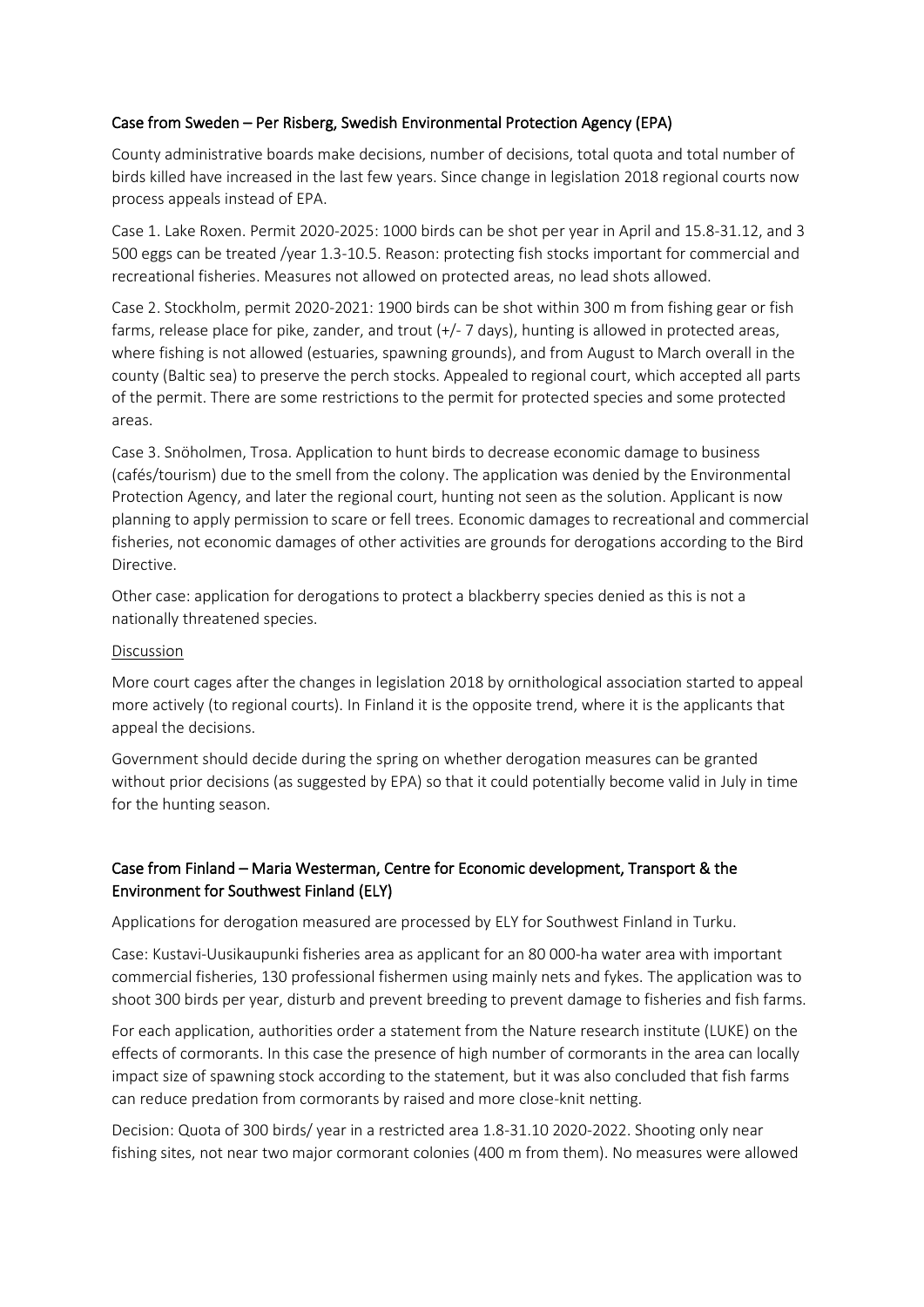on Natura 2000, protected areas, a national park, or fish farms. Only nests without eggs could be destroyed, disturbance allowed, but no sound disturbance during 1.4-31.7.

In 2020: only 16 birds were shot, 150 nets in one colony were destroyed, 9 disturbance visits to islands and colonies were conducted, 4 "scarymen".

#### Discussion:

For ELY to process an application for measures on Natura 2000 sites, the applicant must evaluate the effect of the measures on protected species on Natura 2000. If the applicant can show that the measures have no effect on the protected species, ELY would grant permits.

If a Natura 2000 area is specifically designated for protecting bird species, Finland sees that it is a higher objective to protect the bird species in the Natura 2000 area than allow derogations there when the area of the fishing area is so broad that the derogations can potentially be applied outside the Natura 2000 area. The damage can be prevented outside the NATURA 2000, although it does depend on the location of the fishermen's area. Protecting bird species, also other than cormorants, is a higher objective.

Oiling of eggs does not necessarily cause more disturbance than research actions. Principles on decision making differ between the purpose of research and preventing serious damage. In the research permit derogations can be allowed to disturb as much as the research requires. For preventing serious damage, it is only allowed to the level that can be justified, from the point of view that the severe damages can be prevented, and so no other species of bird can be disturbed, these are not contributing to the damage that the cormorants are making.

The legal grounds for permitting cormorant research and preventing damage from cormorants are the same (article 9). Research projects do not relate to the damages caused by cormorants, but what can be achieved with research.

## Case from Denmark – Caroline Vestergaard-Mikkelsen, Danish Nature Agency

The Danish Nature Agency issues regulatory permits based on the national management plan. These measures are taken to prevent damage to fishing gear and fish stocks:

- Egg oiling to limit number of existing colonies.
- Actions to limit successful colonisations of new sites.
- Shooting to scare to limit damage.

Actions in colonies 2020:

Actions were taken in 20 of the 90 colonies in Denmark, egg oiling took place in 13 colonies, in 3 colonies nests are removed, in 5 colonies shooting of adults to scare. In total 3695 nests (11,6 % of all nests) were exposed to management, 86 % of these were oiled. Shooting is allowed in the breeding season to prevent new colonies and to prevent damage to smolt. Shooting is allowed 1 August – 31 March. In hunting season 2017-2018 over 5000 cormorants were shot.

It is possible to get permission on Natura 2000 sites and protected areas, but the applications are more closely looked at.

Case: Ringköbing fjord (Natura 2000 site), 3 colonies, where egg oiling has been done for several years. The oiling did not impact nesting the following year. Shooting also allowed in Ringköbing, 832 cormorants shot. Many birds from other colonies have been seen (ring marks) in Ringköbing fjord.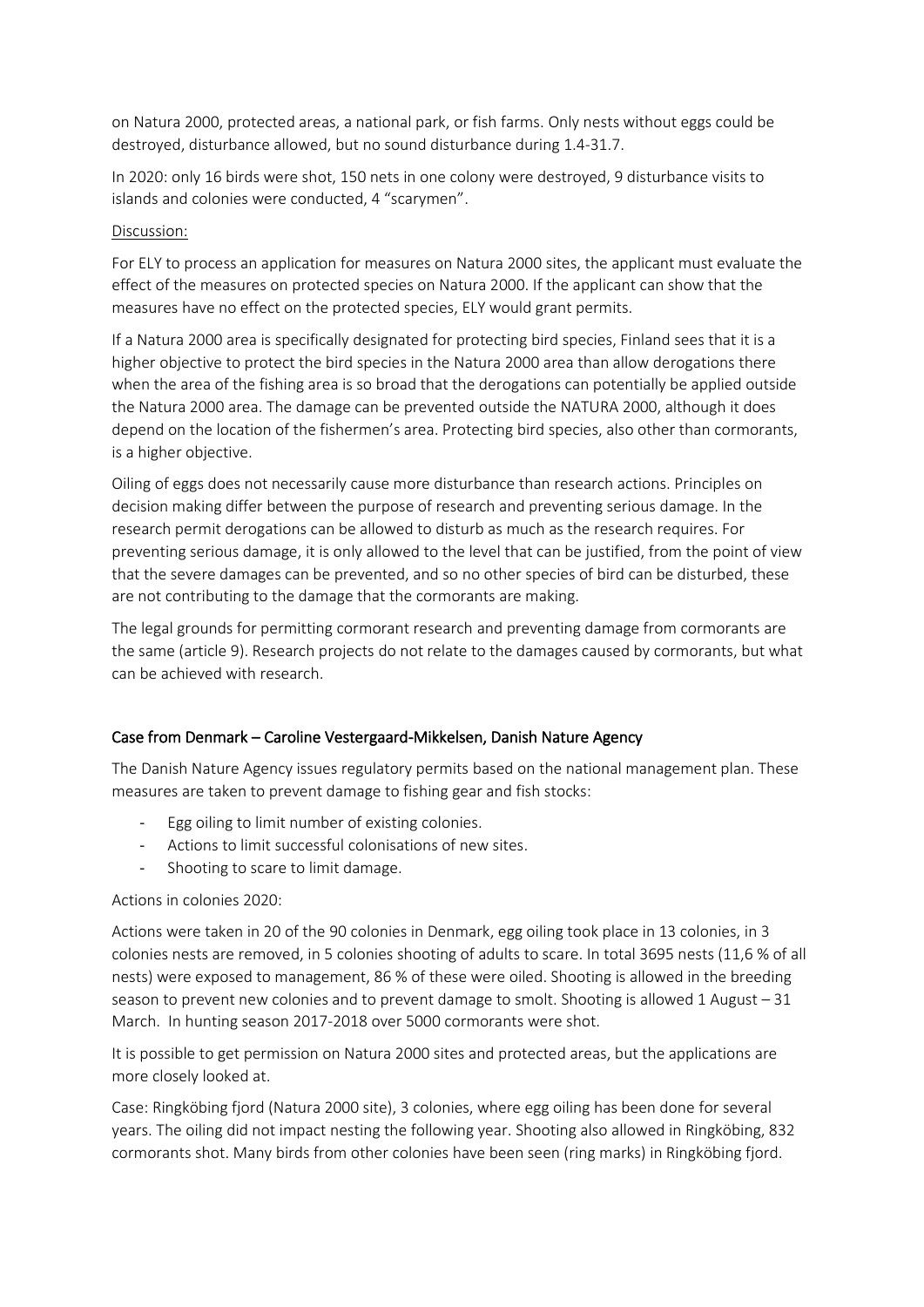Data comparison on existing colonies exposed to management versus no management show that when exposed to management, the number of nesting birds decline to 50 % ( $2^{nd}$  year and 45 % (3-4 yr) of the original colony size, and with no management the size settles at 80 %.

In another colony (Rönland Sandö) where oiling has been taken place, research found that the size of the colony decreased over time.

Oiling has a short-term direct effect on reducing food-demand of adults and reducing young birds, hence fish consumption. Long term effect: breeding numbers may start to decline after several years of intensive oiling, emigration of unsuccessful breeders, lack of new recruits after 2-5 years. Immigration may increase if food conditions are favourable, as what has happened in Ringköbing fjord.

The success in avoiding successful establishment of new colonies depend on how quickly actions are taken (most efficient if done in the very first years, and early in the season), how intensive actions are (intense and repeated most effective) and availability of alternative breeding sites.

#### Discussion

All shooting is done by hunters with hunting license. Hunters are obliged to report number of shot birds. The number reported by hunters tend to be higher than that reported by the permit holder to the authorities.

Main impact of eagles is in the cormorant breeding colonies, in some colonies eagles scare the cormorants and predate on the young, in some colonies immature eagles have been holding out for several weeks year after year, we see that the number of breeding cormorants decline. It depends on the behaviour of the eagles present in the colonies, there are also colonies, where eagles and cormorants breed side by side, where the cormorants habituate to the presence of the eagles.

The number of oiled eggs has decreased the last few years, which is due to that overall, the colonies where oiling has been taking place have decreased in size, so there is no need to oil as many eggs anymore.

The Nature Agency carries out oiling of eggs on all state own land, most colonies are on state owned land, hence most of the oiling is done by the Agency. For colonies on private property, the Nature Agency have a dialogue with the landowners about egg oiling. If the owner wants to do something about the colony, they can organise the oiling themselves, but under strict supervision by the Nature Agency.

The cost for management of breeding colonies by the Nature Agency (salary, administration etc) is about 12 000 euros/year. Breeding season: 1 500 nests per person from the authorities, visits every second week by one person.

New alliance in Denmark between the largest Nature association and Sport fishing association on how to deal with cormorants. They agreed on many points and issued a position paper. This kind of alliance is new and is important for improving management.

New revised management plan in the process in Denmark to be published this year and coming into effect in July. Instead of a 5-year plan, it will now be perpetual that will be up for revision when something comes up, ie. a more adaptive plan. When a permit for shooting is granted a set number of birds permitted to be shot needs to be stated according to the revised plan.

Despite the extensive measures there is still a lack of good studies on the effect of the actions. What do they fishermen gain from these activities?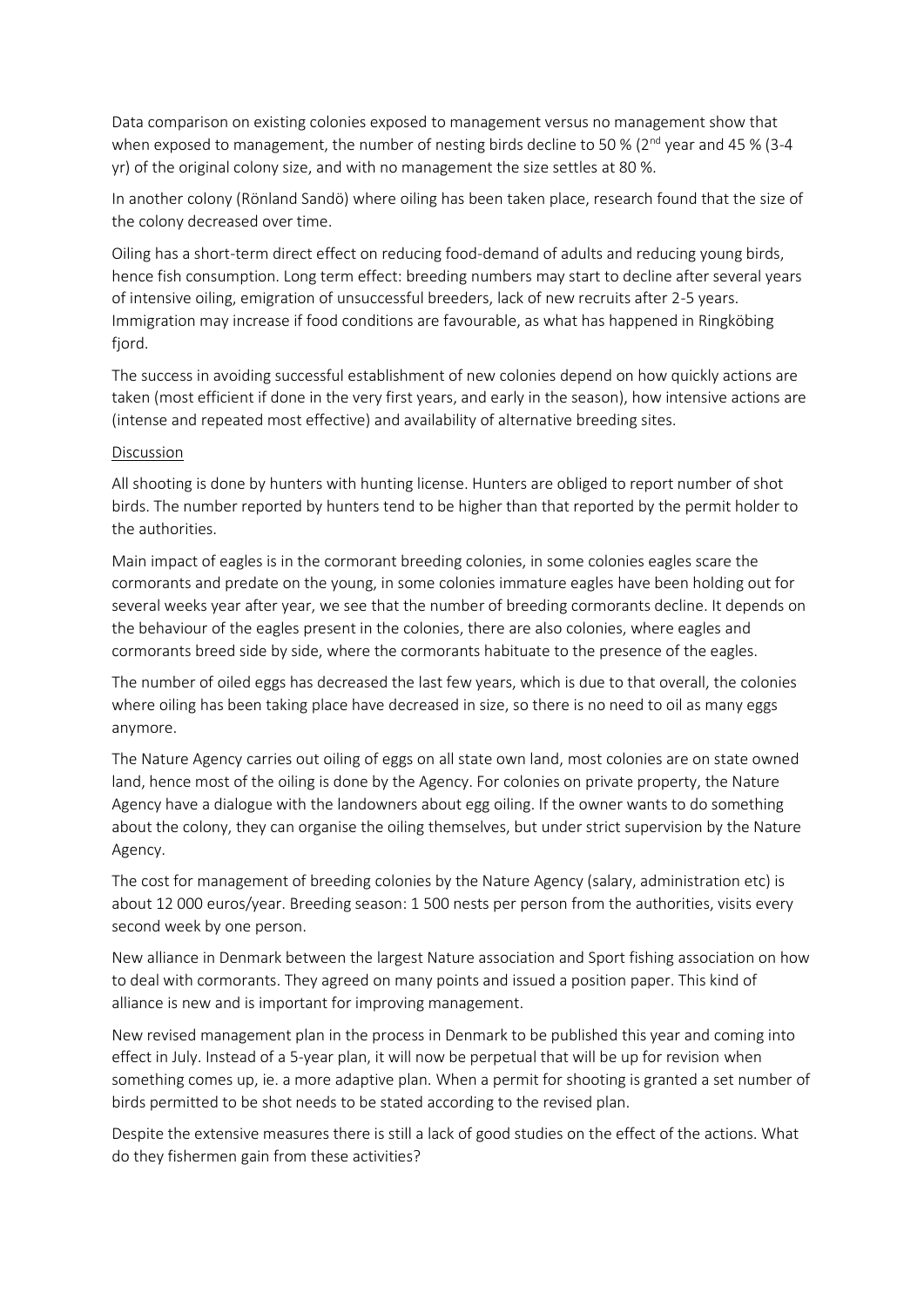Denmark is currently dealing with the EU commissions view on management in general in Denmark. EU commission not interested in management plan, but in the reported numbers of birds shot. They need more information to evaluate the effect of management, they require documentation and background to why you give permission. EU is not funding this documentation (DG environment). It is a general raised finger to lots of different activities.

### Discussion - Key regulation aspects from the Nordic cases

Lasse: EU framework on derogation measures for cormorants is flexible. Development of cormorant management on a national level, national counts, and knowledge base.

Interpretation/management is challenging in many countries.

Contradictions on an EU-level: 1: discretion and flexibility, 2. Supervision of species protection/use of derogations. There is some pressure on EC to keep strict interpretation om member states. This is paradoxical, non-adaptive, no revision of bird directive, fitness check shows to the EC that the directives are fit for purpose.

DG Environment has previously said that a revision of the Bird Directive would create a huge amount of workload and political discussion. Bird Directive and Bern Agreement.

Solidarity between countries need as this is a cross-border issue.

# Day 2, 11.2.2021, BUILDING A SHARED PLATFORM FOR CORMORANT MANAGEMENT

# European Goose Management Platform – lessons learned – Per Risberg, Swedish Environmental Protection Agency

A part of AEWA- Agreement on the conservation of Africa-Eurasian migratory Waterbirds. Members of AEWA are contracting parties in Europe and Africa and non-party range states in Europe, Asia, North America, and Africa (not members, but involved in some cases). The cases concern 255 species attached to water, and problems with use of lead shots and power lines etc.

The EGMP platform was established in May 2016. Some geese are not included within the platform. 14 participating range states (EU-members and non-EU) and the EU + some observers (stakeholders, e.g Bird life, hunters). Secretariat in Bonn. The group meets annually. They have a shared annual budget of about 500 000 euros. The main aim for the platform is achieve sustainable use and management of goose populations considering stakeholder concerns and legislation. 7 objectives: maintain a satisfactory population level, minimise: agricultural conflicts, risk to public health and air safety, risk to other flora and fauna, costs of goose management, maximise ecosystem goods and services, and provide hunting opportunities.

Organisational structure:

EGMP

 $\rightarrow$  International working group, IWG (main coordinating and decision-making, composed of representatives of national governments, experts, EU, observers, stakeholders, meets annually)

 $\rightarrow$  Secretariat at AEWA in Bonn (coordinates overall process, administration),

 $\rightarrow$  Data Centre in Aarhus (gathers information, assesses population sizes annually, proposes management strategies for IWG) with the help of the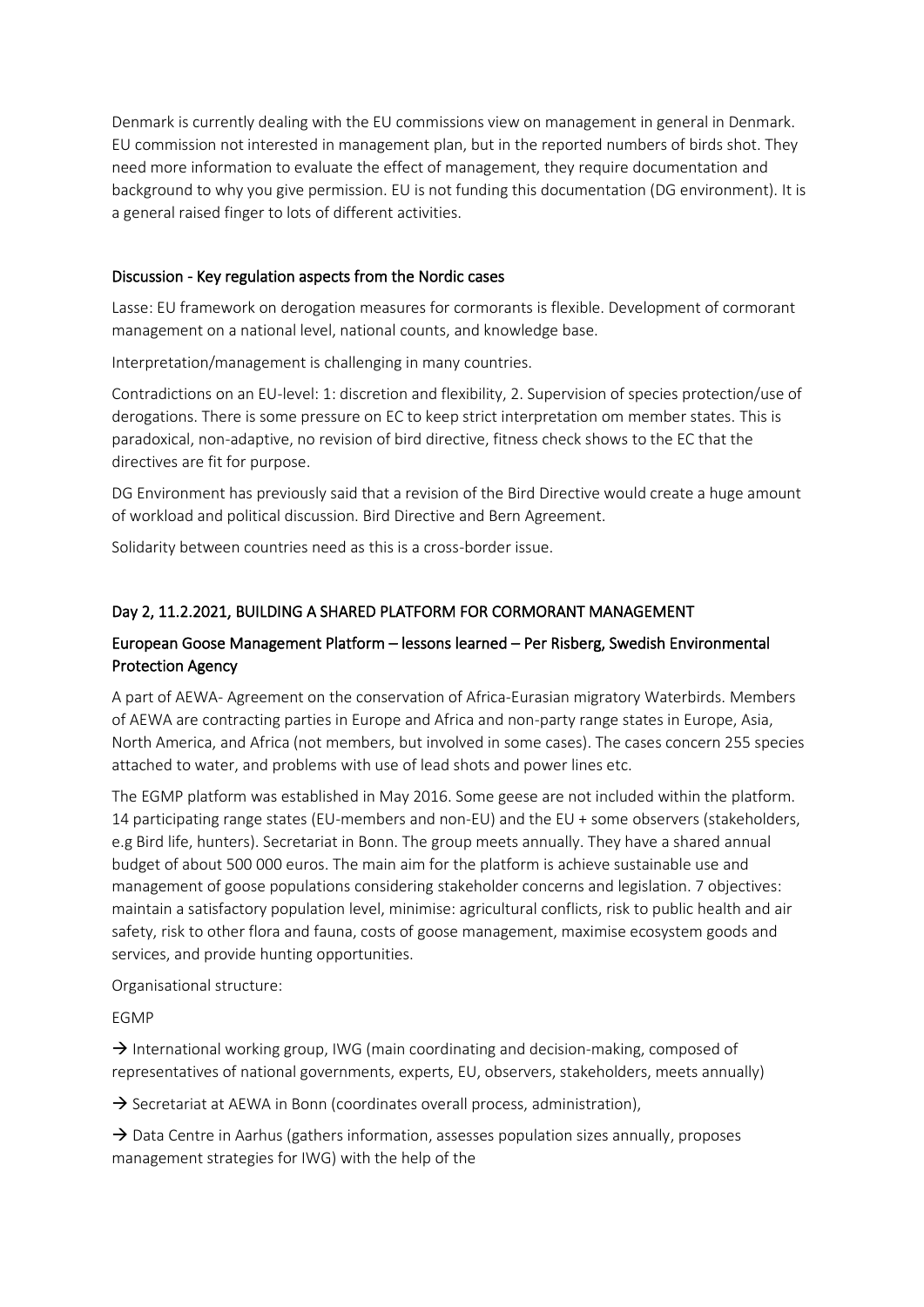$\rightarrow$  International Modelling Consortium (partners: universities and research organ.)

 $\rightarrow$  6 task forces (5 goose species: Pink-footed goose, taiga bean goose, greylag goose, Greenland barnacle goose, Russia barnacle goose, and 1 agricultural damages), supports IWG, Data centre, support science, facilitate communication, 3-4 meetings per year. Each task force has management units (MU), which depend on the migrating patters (1-4 MU per task force)

Joint funding system where each participating country contributes with a sum based partially on the size of the country's goose populations (annual sum vary from 10 000 euros to 68 000 euros between countries. Some countries contribute in other ways due to national restrictions to participate in joint funding. Total annual budget for Secretariat 282 000 euros, and 184 000 euros for Data centre.

#### AEWA cormorant group?

- + One management unit (not many different migration routes)
- + One unique species of great interest, easy to spot and count
- + Same problems
- Many countries involved
- Different management systems, different approaches

Initiative for starting the platform differs for the goose species, e.g. pink footed geese - grazing damages on Svalbard and increasing damages in Norway, taiga bean goose to try and get a common management as this species was not increasing as other geese (initiative Finland), barnacle geese agricultural problems and air safety.

EU has been strongly involved in the work, if you can prove that population size correlates to damages, it is acceptable to control the population. The damages by geese are easy to measure.

Countries differ in how they manage the geese populations, different approaches, so there are many challenges. Discussions take place in the task forces to try take steps forward.

Stakeholders seem to be content with the platform. No conflict, everyone is aware of damages on agriculture, need to manage barnacle goose within EU due to protections status in the Bird Directive.

Cormorant nests gives an estimate of the population level and to follow the effects of management. For cormorants there is the possibility to make agreements across neighbouring countries without involving all of Europe, but one of the problems are whether the countries are convinced that the conflicts caused by cormorants are serious and that there is a clear relationship between the number of cormorants and damages. Studies have clearly shown that with a higher number of cormorants present in an area the extent of damages increase. Would be interesting to try and see if something similar can be done as the geese platform on cormorants in the Baltic Sea.

Difference between agriculture and fisheries, in agriculture compensation schemes are normal practice.

#### Nordic Cormorant management: a shared problem - joint solutions?

#### Discussion on cormorant collaboration

Small group discussions, recap:

- 1. Oddgeir, Thomas, Robin
- First step is to identify common problems, then set up collaboration around those topics.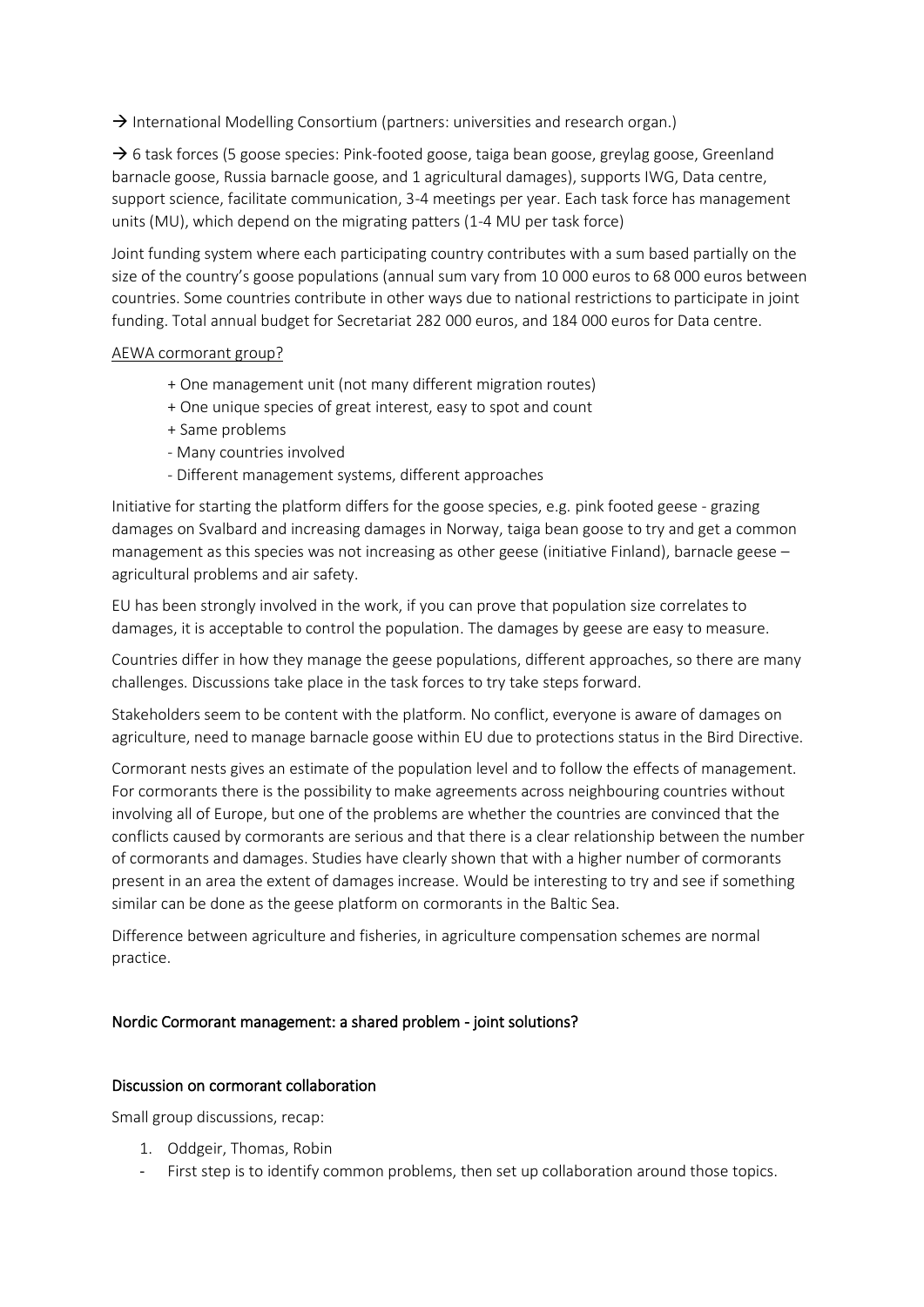- Funding on cormorant management varies between countries.
- Feared that countries' ministries are not willing to finance bigger sums on collaboration although they would benefit in the long run. Good arguments needed to persuade them to allocate a sum annually.
- 2. Markus, Per, Marina

- We would already agree on regulation measures, for example guidance on best practice (e.g. how to carry out oiling).

- Funding is needed for a secretariat/human resource to coordinate it

- The group could be called "Baltic Cormorant Management group"

- Successful cross-border collaboration already now taking place between countries in the Baltic, eg. Mink Sweden and Finland works well, the two countries are interested in collaboration.

- The commission supports AEWA, could discuss with person from the commission in our next meeting about possibility for EU funding.

- Helcom a possible platforms, although have not shown much interest on cormorants

- 3. Roosa, Magnus, Heli
- At the moment this information exchange that we now have is useful, and what has been asked for in Finland at least. This is the first exchange on cormorants between the Nordic countries.
- Further cooperation is not realistic, it requires resources, e.g. for creating a platform
- In Norway both carbo and sinensis, carbo constitutes 90 % and is declining. Measures that would reduce carbo are not wanted, conflict level on sinensis not as big as in other Nordic countries. A common plan on sinensis not useful for Norway.
- 4. Maria O, Niels, Caroline
- Research and management need to collaborate.
- A management plan needs measurable, collaboration needed with research to follow up on these goals.
- Research to prove whether there is a problem needed to handle the conflict.
- Joint research projects would enable replications.
- Suggest to the EC that we want to handle the conflict, and to do joint research to measure the impact.

Managers need research results to evaluate the effects of measures.

- 5. Maria W, Suvi, Terese
- Common dialogue useful even if we face the problem from different angles.
- We need a common ground / platform for collaborating.
- Tools from goose platform could be useful.
- Wide problem, regional, national EU context, not all countries are EU-members, but also differences in approaches between EU countries.
- Legal framework is important.